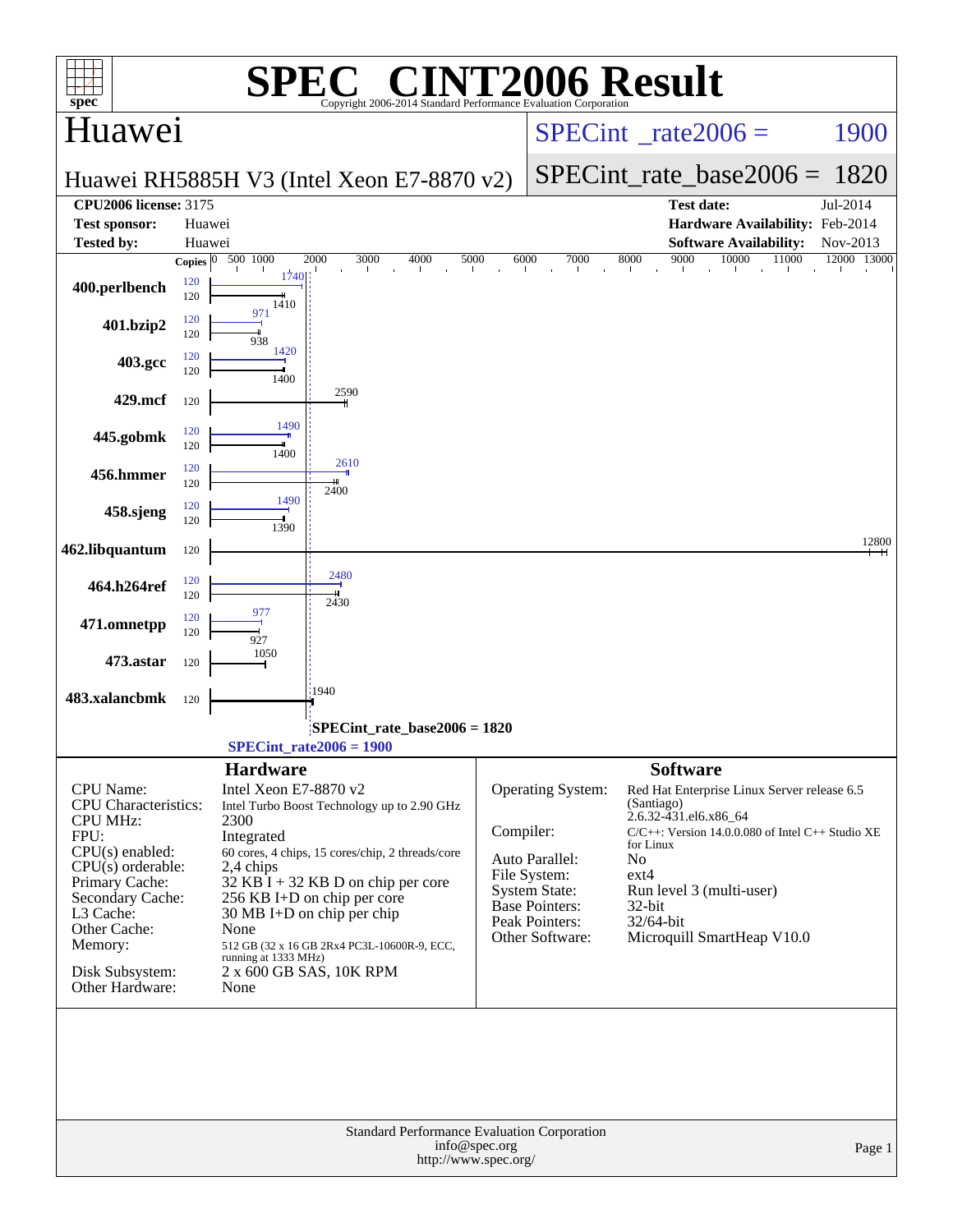

# **[SPEC CINT2006 Result](http://www.spec.org/auto/cpu2006/Docs/result-fields.html#SPECCINT2006Result)**

#### Huawei

#### SPECint rate $2006 = 1900$

Huawei RH5885H V3 (Intel Xeon E7-8870 v2)

[SPECint\\_rate\\_base2006 =](http://www.spec.org/auto/cpu2006/Docs/result-fields.html#SPECintratebase2006) 1820

**[CPU2006 license:](http://www.spec.org/auto/cpu2006/Docs/result-fields.html#CPU2006license)** 3175 **[Test date:](http://www.spec.org/auto/cpu2006/Docs/result-fields.html#Testdate)** Jul-2014

**[Test sponsor:](http://www.spec.org/auto/cpu2006/Docs/result-fields.html#Testsponsor)** Huawei **[Hardware Availability:](http://www.spec.org/auto/cpu2006/Docs/result-fields.html#HardwareAvailability)** Feb-2014 **[Tested by:](http://www.spec.org/auto/cpu2006/Docs/result-fields.html#Testedby)** Huawei **[Software Availability:](http://www.spec.org/auto/cpu2006/Docs/result-fields.html#SoftwareAvailability)** Nov-2013

#### **[Results Table](http://www.spec.org/auto/cpu2006/Docs/result-fields.html#ResultsTable)**

|                                                                                                          | <b>Base</b>   |                |       |                |             |                |       | <b>Peak</b>   |                |              |                |              |                |              |
|----------------------------------------------------------------------------------------------------------|---------------|----------------|-------|----------------|-------------|----------------|-------|---------------|----------------|--------------|----------------|--------------|----------------|--------------|
| <b>Benchmark</b>                                                                                         | <b>Copies</b> | <b>Seconds</b> | Ratio | <b>Seconds</b> | Ratio       | <b>Seconds</b> | Ratio | <b>Copies</b> | <b>Seconds</b> | <b>Ratio</b> | <b>Seconds</b> | <b>Ratio</b> | <b>Seconds</b> | <b>Ratio</b> |
| 400.perlbench                                                                                            | 120           | 855            | 1370  | 833            | <b>1410</b> | 829            | 1410  | 120           | 675            | 1740         | 671            | 1750         | 673            | 1740         |
| 401.bzip2                                                                                                | 120           | 1260           | 919   | 1235           | 938         | 1221           | 948   | 120           | 1197           | 968          | 1191           | 972          | 1193           | 971          |
| $403.\mathrm{gcc}$                                                                                       | 120           | 699            | 1380  | 692            | <b>1400</b> | 687            | 1410  | 120           | 679            | 1420         | 680            | 1420         | 682            | 1420         |
| $429$ .mcf                                                                                               | 120           | 427            | 2560  | 422            | 2590        | 421            | 2600  | 120           | 427            | 2560         | 422            | 2590         | 421            | 2600         |
| $445$ .gobmk                                                                                             | 120           | 920            | 1370  | 896            | 1400        | 890            | 1410  | 120           | 856            | 1470         | 829            | 1520         | 846            | 1490         |
| 456.hmmer                                                                                                | 120           | 476            | 2350  | 466            | 2400        | 461            | 2430  | 120           | 429            | 2610         | 425            | 2640         | 432            | 2590         |
| $458$ .sjeng                                                                                             | 120           | 1056           | 1380  | 1041           | 1390        | 1029           | 1410  | 120           | 975            | 1490         | 974            | 1490         | 970            | 1500         |
| 462.libquantum                                                                                           | 120           | 198            | 12600 | 194            | 12800       | 193            | 12900 | 120           | 198            | 12600        | 194            | 12800        | 193            | 12900        |
| 464.h264ref                                                                                              | 120           | 1115           | 2380  | 1094           | 2430        | 1088           | 2440  | 120           | 1070           | 2480         | 1068           | 2490         | 1075           | 2470         |
| 471.omnetpp                                                                                              | 120           | 811            | 924   | 809            | 927         | 805            | 932   | 120           | 767            | 977          | 767            | 977          | 767            | 977          |
| 473.astar                                                                                                | 120           | 807            | 1040  | 803            | 1050        | 798            | 1060  | 120           | 807            | 1040         | 803            | <b>1050</b>  | 798            | 1060         |
| 483.xalancbmk                                                                                            | 120           | 430            | 1920  | 427            | <b>1940</b> | 423            | 1960  | 120           | 430            | 1920         | 427            | 1940         | 423            | 1960         |
| Results appear in the order in which they were run. Bold underlined text indicates a median measurement. |               |                |       |                |             |                |       |               |                |              |                |              |                |              |

#### **[Submit Notes](http://www.spec.org/auto/cpu2006/Docs/result-fields.html#SubmitNotes)**

 The numactl mechanism was used to bind copies to processors. The config file option 'submit' was used to generate numactl commands to bind each copy to a specific processor. For details, please see the config file.

#### **[Operating System Notes](http://www.spec.org/auto/cpu2006/Docs/result-fields.html#OperatingSystemNotes)**

Stack size set to unlimited using "ulimit -s unlimited"

#### **[Platform Notes](http://www.spec.org/auto/cpu2006/Docs/result-fields.html#PlatformNotes)**

 BIOS configuration: Set Power Efficiency Mode to Performance Set Lock\_step to disabled Baseboard Management Controller used to adjust the fan speed to 100% Sysinfo program /spec/config/sysinfo.rev6818 \$Rev: 6818 \$ \$Date:: 2012-07-17 #\$ e86d102572650a6e4d596a3cee98f191 running on RH5885HV3 Sat Jul 26 13:08:48 2014 This section contains SUT (System Under Test) info as seen by

 some common utilities. To remove or add to this section, see: <http://www.spec.org/cpu2006/Docs/config.html#sysinfo>

 From /proc/cpuinfo model name : Intel(R) Xeon(R) CPU E7-8870 v2 @ 2.30GHz 4 "physical id"s (chips) 120 "processors" cores, siblings (Caution: counting these is hw and system dependent. The Continued on next page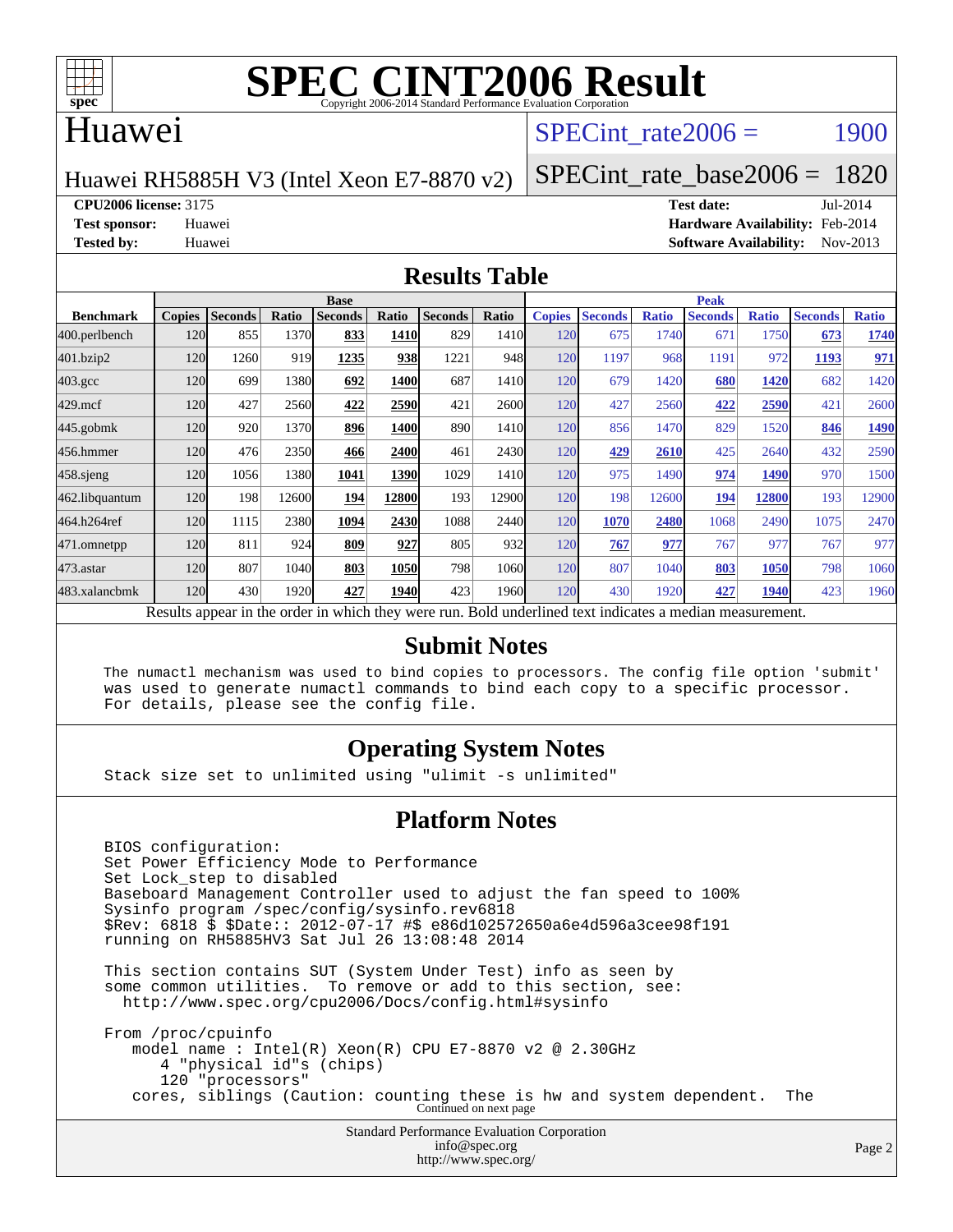

#### **[SPEC CINT2006 Result](http://www.spec.org/auto/cpu2006/Docs/result-fields.html#SPECCINT2006Result)** Copyright 2006-2014 Standard Performance Evaluation Corporation

#### Huawei

SPECint rate $2006 = 1900$ 

Huawei RH5885H V3 (Intel Xeon E7-8870 v2)

[SPECint\\_rate\\_base2006 =](http://www.spec.org/auto/cpu2006/Docs/result-fields.html#SPECintratebase2006) 1820

**[CPU2006 license:](http://www.spec.org/auto/cpu2006/Docs/result-fields.html#CPU2006license)** 3175 **[Test date:](http://www.spec.org/auto/cpu2006/Docs/result-fields.html#Testdate)** Jul-2014 **[Test sponsor:](http://www.spec.org/auto/cpu2006/Docs/result-fields.html#Testsponsor)** Huawei **[Hardware Availability:](http://www.spec.org/auto/cpu2006/Docs/result-fields.html#HardwareAvailability)** Feb-2014 **[Tested by:](http://www.spec.org/auto/cpu2006/Docs/result-fields.html#Testedby)** Huawei **[Software Availability:](http://www.spec.org/auto/cpu2006/Docs/result-fields.html#SoftwareAvailability)** Nov-2013

#### **[Platform Notes \(Continued\)](http://www.spec.org/auto/cpu2006/Docs/result-fields.html#PlatformNotes)**

 following excerpts from /proc/cpuinfo might not be reliable. Use with caution.) cpu cores : 15 siblings : 30 physical 0: cores 0 1 2 3 4 5 6 7 8 9 10 11 12 13 14 physical 1: cores 0 1 2 3 4 5 6 7 8 9 10 11 12 13 14 physical 2: cores 0 1 2 3 4 5 6 7 8 9 10 11 12 13 14 physical 3: cores 0 1 2 3 4 5 6 7 8 9 10 11 12 13 14 cache size : 30720 KB From /proc/meminfo<br>MemTotal: 529098320 kB HugePages\_Total: 0<br>Hugepagesize: 2048 kB Hugepagesize: /usr/bin/lsb\_release -d Red Hat Enterprise Linux Server release 6.5 (Santiago) From /etc/\*release\* /etc/\*version\* redhat-release: Red Hat Enterprise Linux Server release 6.5 (Santiago) system-release: Red Hat Enterprise Linux Server release 6.5 (Santiago) system-release-cpe: cpe:/o:redhat:enterprise\_linux:6server:ga:server uname -a: Linux RH5885HV3 2.6.32-431.el6.x86\_64 #1 SMP Sun Nov 10 22:19:54 EST 2013 x86\_64 x86\_64 x86\_64 GNU/Linux run-level 3 Jul 26 07:35 SPEC is set to: /spec Filesystem Type Size Used Avail Use% Mounted on 13G 399G 3% /spec Additional information from dmidecode: BIOS American Megatrends Inc. BLISV038 04/24/2014 Memory: 32x 16 GB 64x NO DIMM NO DIMM 32x Samsung M393B2G70BH0-YH9 16 GB 1333 MHz 2 rank (End of data from sysinfo program) Regarding the sysinfo display about the memory installed, the correct amount of memory is 512 GB and the dmidecode description should have one line reading as: 32x Samsung M393B2G70BH0-YH9 16 GB 1333 MHz 2 rank **[General Notes](http://www.spec.org/auto/cpu2006/Docs/result-fields.html#GeneralNotes)** Environment variables set by runspec before the start of the run: LD\_LIBRARY\_PATH = "/spec/libs/32:/spec/libs/64:/spec/sh"

Binaries compiled on a system with 1x Core i7-860 CPU + 8GB

Continued on next page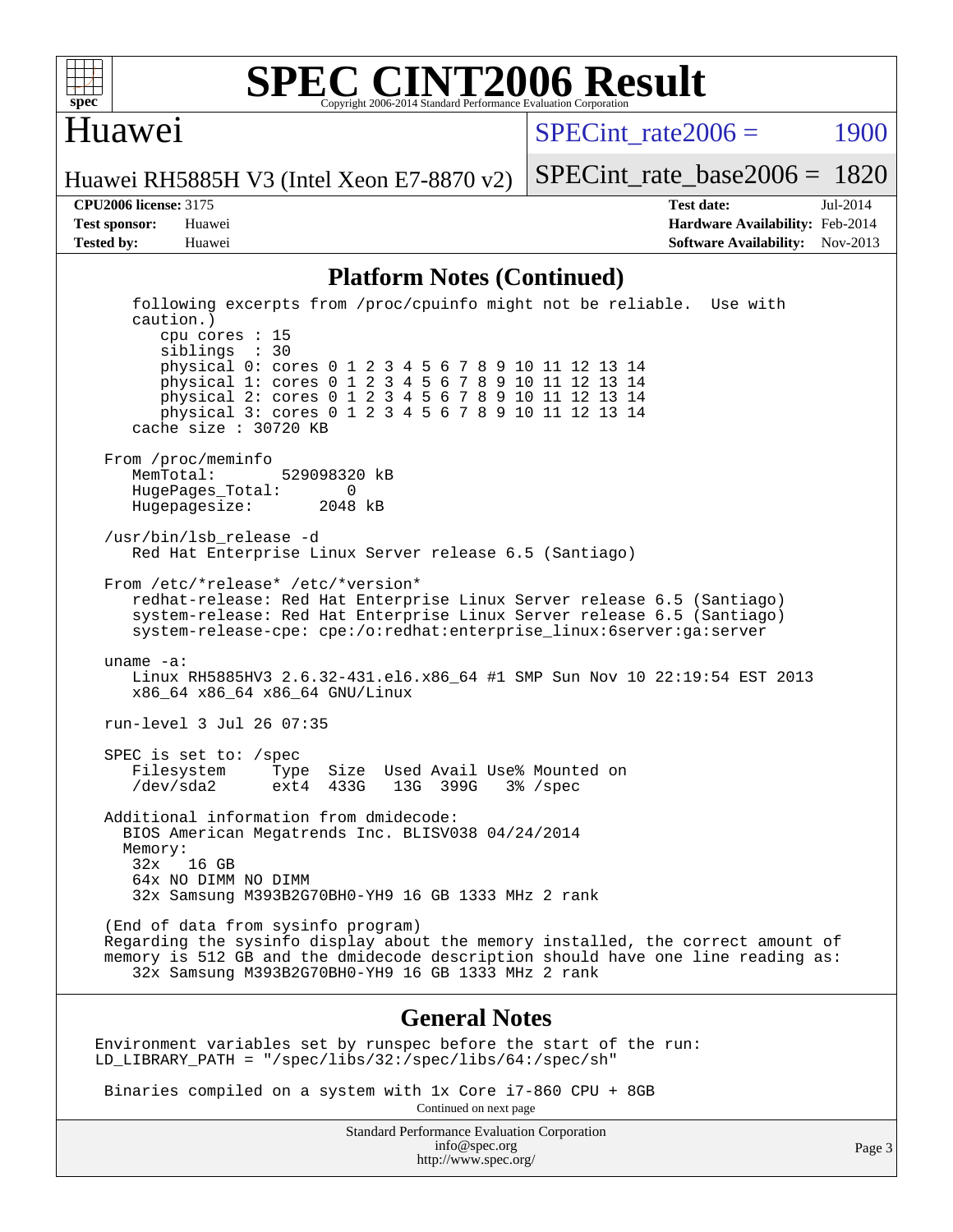

# **[SPEC CINT2006 Result](http://www.spec.org/auto/cpu2006/Docs/result-fields.html#SPECCINT2006Result)**

#### Huawei

SPECint rate $2006 = 1900$ 

Huawei RH5885H V3 (Intel Xeon E7-8870 v2)

**[CPU2006 license:](http://www.spec.org/auto/cpu2006/Docs/result-fields.html#CPU2006license)** 3175 **[Test date:](http://www.spec.org/auto/cpu2006/Docs/result-fields.html#Testdate)** Jul-2014

[SPECint\\_rate\\_base2006 =](http://www.spec.org/auto/cpu2006/Docs/result-fields.html#SPECintratebase2006) 1820

**[Test sponsor:](http://www.spec.org/auto/cpu2006/Docs/result-fields.html#Testsponsor)** Huawei **[Hardware Availability:](http://www.spec.org/auto/cpu2006/Docs/result-fields.html#HardwareAvailability)** Feb-2014 **[Tested by:](http://www.spec.org/auto/cpu2006/Docs/result-fields.html#Testedby)** Huawei **[Software Availability:](http://www.spec.org/auto/cpu2006/Docs/result-fields.html#SoftwareAvailability)** Nov-2013

#### **[General Notes \(Continued\)](http://www.spec.org/auto/cpu2006/Docs/result-fields.html#GeneralNotes)**

 memory using RedHat EL 6.4 Transparent Huge Pages enabled with: echo always > /sys/kernel/mm/redhat\_transparent\_hugepage/enabled Filesystem page cache cleared with:<br>echo 1> /proc/sys/vm/drop cac /proc/sys/vm/drop\_caches runspec command invoked through numactl i.e.: numactl --interleave=all runspec <etc>

## **[Base Compiler Invocation](http://www.spec.org/auto/cpu2006/Docs/result-fields.html#BaseCompilerInvocation)**

[C benchmarks](http://www.spec.org/auto/cpu2006/Docs/result-fields.html#Cbenchmarks): [icc -m32](http://www.spec.org/cpu2006/results/res2014q3/cpu2006-20140728-30650.flags.html#user_CCbase_intel_icc_5ff4a39e364c98233615fdd38438c6f2)

[C++ benchmarks:](http://www.spec.org/auto/cpu2006/Docs/result-fields.html#CXXbenchmarks) [icpc -m32](http://www.spec.org/cpu2006/results/res2014q3/cpu2006-20140728-30650.flags.html#user_CXXbase_intel_icpc_4e5a5ef1a53fd332b3c49e69c3330699)

#### **[Base Portability Flags](http://www.spec.org/auto/cpu2006/Docs/result-fields.html#BasePortabilityFlags)**

 400.perlbench: [-DSPEC\\_CPU\\_LINUX\\_IA32](http://www.spec.org/cpu2006/results/res2014q3/cpu2006-20140728-30650.flags.html#b400.perlbench_baseCPORTABILITY_DSPEC_CPU_LINUX_IA32) 462.libquantum: [-DSPEC\\_CPU\\_LINUX](http://www.spec.org/cpu2006/results/res2014q3/cpu2006-20140728-30650.flags.html#b462.libquantum_baseCPORTABILITY_DSPEC_CPU_LINUX) 483.xalancbmk: [-DSPEC\\_CPU\\_LINUX](http://www.spec.org/cpu2006/results/res2014q3/cpu2006-20140728-30650.flags.html#b483.xalancbmk_baseCXXPORTABILITY_DSPEC_CPU_LINUX)

### **[Base Optimization Flags](http://www.spec.org/auto/cpu2006/Docs/result-fields.html#BaseOptimizationFlags)**

[C benchmarks](http://www.spec.org/auto/cpu2006/Docs/result-fields.html#Cbenchmarks):

[-xSSE4.2](http://www.spec.org/cpu2006/results/res2014q3/cpu2006-20140728-30650.flags.html#user_CCbase_f-xSSE42_f91528193cf0b216347adb8b939d4107) [-ipo](http://www.spec.org/cpu2006/results/res2014q3/cpu2006-20140728-30650.flags.html#user_CCbase_f-ipo) [-O3](http://www.spec.org/cpu2006/results/res2014q3/cpu2006-20140728-30650.flags.html#user_CCbase_f-O3) [-no-prec-div](http://www.spec.org/cpu2006/results/res2014q3/cpu2006-20140728-30650.flags.html#user_CCbase_f-no-prec-div) [-opt-prefetch](http://www.spec.org/cpu2006/results/res2014q3/cpu2006-20140728-30650.flags.html#user_CCbase_f-opt-prefetch) [-opt-mem-layout-trans=3](http://www.spec.org/cpu2006/results/res2014q3/cpu2006-20140728-30650.flags.html#user_CCbase_f-opt-mem-layout-trans_a7b82ad4bd7abf52556d4961a2ae94d5)

[C++ benchmarks:](http://www.spec.org/auto/cpu2006/Docs/result-fields.html#CXXbenchmarks)

[-xSSE4.2](http://www.spec.org/cpu2006/results/res2014q3/cpu2006-20140728-30650.flags.html#user_CXXbase_f-xSSE42_f91528193cf0b216347adb8b939d4107) [-ipo](http://www.spec.org/cpu2006/results/res2014q3/cpu2006-20140728-30650.flags.html#user_CXXbase_f-ipo) [-O3](http://www.spec.org/cpu2006/results/res2014q3/cpu2006-20140728-30650.flags.html#user_CXXbase_f-O3) [-no-prec-div](http://www.spec.org/cpu2006/results/res2014q3/cpu2006-20140728-30650.flags.html#user_CXXbase_f-no-prec-div) [-opt-prefetch](http://www.spec.org/cpu2006/results/res2014q3/cpu2006-20140728-30650.flags.html#user_CXXbase_f-opt-prefetch) [-opt-mem-layout-trans=3](http://www.spec.org/cpu2006/results/res2014q3/cpu2006-20140728-30650.flags.html#user_CXXbase_f-opt-mem-layout-trans_a7b82ad4bd7abf52556d4961a2ae94d5) [-Wl,-z,muldefs](http://www.spec.org/cpu2006/results/res2014q3/cpu2006-20140728-30650.flags.html#user_CXXbase_link_force_multiple1_74079c344b956b9658436fd1b6dd3a8a) [-L/sh -lsmartheap](http://www.spec.org/cpu2006/results/res2014q3/cpu2006-20140728-30650.flags.html#user_CXXbase_SmartHeap_32f6c82aa1ed9c52345d30cf6e4a0499)

### **[Base Other Flags](http://www.spec.org/auto/cpu2006/Docs/result-fields.html#BaseOtherFlags)**

[C benchmarks](http://www.spec.org/auto/cpu2006/Docs/result-fields.html#Cbenchmarks):

403.gcc: [-Dalloca=\\_alloca](http://www.spec.org/cpu2006/results/res2014q3/cpu2006-20140728-30650.flags.html#b403.gcc_baseEXTRA_CFLAGS_Dalloca_be3056838c12de2578596ca5467af7f3)

# **[Peak Compiler Invocation](http://www.spec.org/auto/cpu2006/Docs/result-fields.html#PeakCompilerInvocation)**

[C benchmarks \(except as noted below\)](http://www.spec.org/auto/cpu2006/Docs/result-fields.html#Cbenchmarksexceptasnotedbelow): [icc -m32](http://www.spec.org/cpu2006/results/res2014q3/cpu2006-20140728-30650.flags.html#user_CCpeak_intel_icc_5ff4a39e364c98233615fdd38438c6f2)

Continued on next page

Standard Performance Evaluation Corporation [info@spec.org](mailto:info@spec.org) <http://www.spec.org/>

Page 4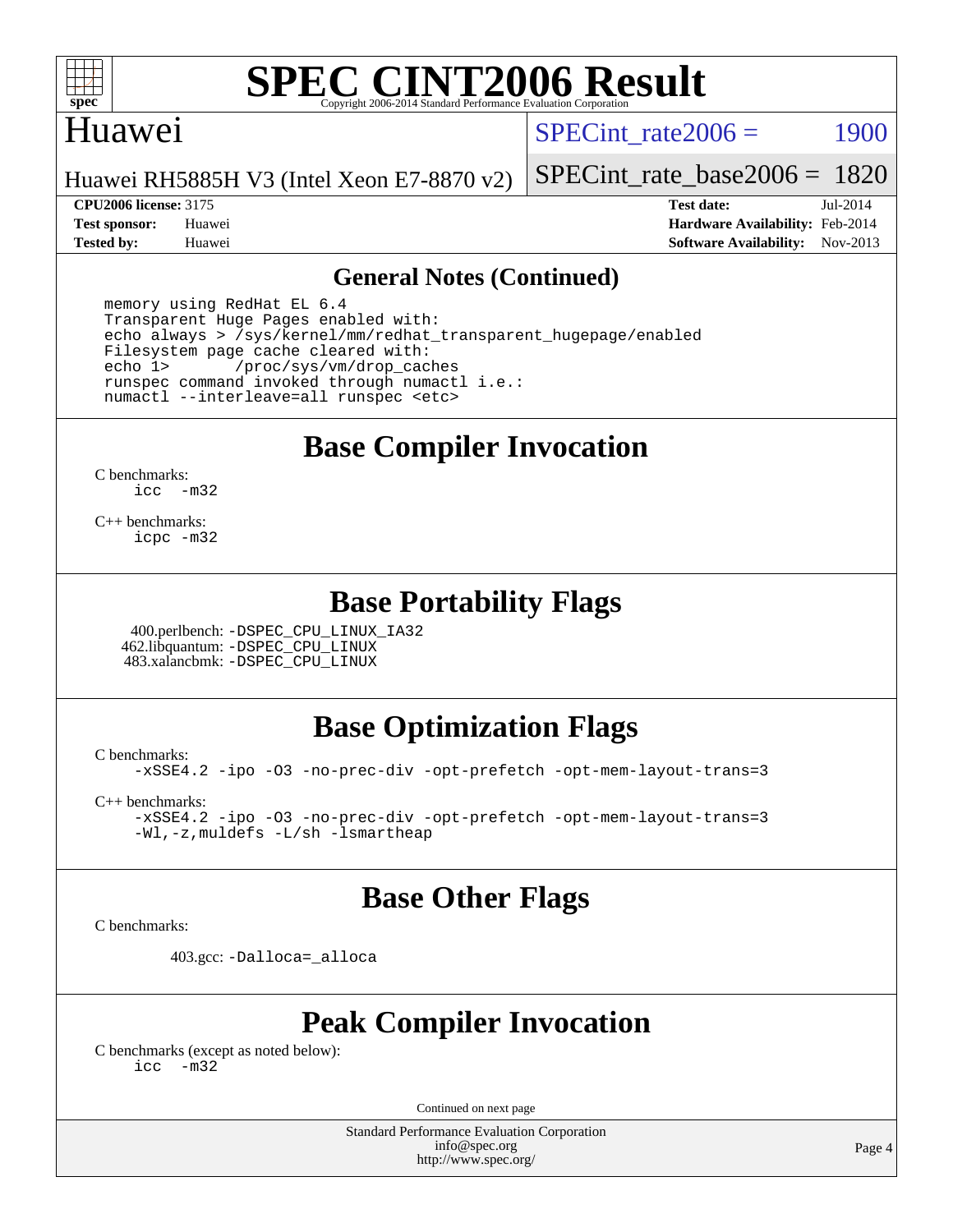

# **[SPEC CINT2006 Result](http://www.spec.org/auto/cpu2006/Docs/result-fields.html#SPECCINT2006Result)**

### Huawei

SPECint rate $2006 = 1900$ 

Huawei RH5885H V3 (Intel Xeon E7-8870 v2)

[SPECint\\_rate\\_base2006 =](http://www.spec.org/auto/cpu2006/Docs/result-fields.html#SPECintratebase2006) 1820

**[CPU2006 license:](http://www.spec.org/auto/cpu2006/Docs/result-fields.html#CPU2006license)** 3175 **[Test date:](http://www.spec.org/auto/cpu2006/Docs/result-fields.html#Testdate)** Jul-2014 **[Test sponsor:](http://www.spec.org/auto/cpu2006/Docs/result-fields.html#Testsponsor)** Huawei **[Hardware Availability:](http://www.spec.org/auto/cpu2006/Docs/result-fields.html#HardwareAvailability)** Feb-2014 **[Tested by:](http://www.spec.org/auto/cpu2006/Docs/result-fields.html#Testedby)** Huawei **[Software Availability:](http://www.spec.org/auto/cpu2006/Docs/result-fields.html#SoftwareAvailability)** Nov-2013

# **[Peak Compiler Invocation \(Continued\)](http://www.spec.org/auto/cpu2006/Docs/result-fields.html#PeakCompilerInvocation)**

400.perlbench: [icc -m64](http://www.spec.org/cpu2006/results/res2014q3/cpu2006-20140728-30650.flags.html#user_peakCCLD400_perlbench_intel_icc_64bit_bda6cc9af1fdbb0edc3795bac97ada53)

401.bzip2: [icc -m64](http://www.spec.org/cpu2006/results/res2014q3/cpu2006-20140728-30650.flags.html#user_peakCCLD401_bzip2_intel_icc_64bit_bda6cc9af1fdbb0edc3795bac97ada53)

456.hmmer: [icc -m64](http://www.spec.org/cpu2006/results/res2014q3/cpu2006-20140728-30650.flags.html#user_peakCCLD456_hmmer_intel_icc_64bit_bda6cc9af1fdbb0edc3795bac97ada53)

458.sjeng: [icc -m64](http://www.spec.org/cpu2006/results/res2014q3/cpu2006-20140728-30650.flags.html#user_peakCCLD458_sjeng_intel_icc_64bit_bda6cc9af1fdbb0edc3795bac97ada53)

[C++ benchmarks:](http://www.spec.org/auto/cpu2006/Docs/result-fields.html#CXXbenchmarks) [icpc -m32](http://www.spec.org/cpu2006/results/res2014q3/cpu2006-20140728-30650.flags.html#user_CXXpeak_intel_icpc_4e5a5ef1a53fd332b3c49e69c3330699)

#### **[Peak Portability Flags](http://www.spec.org/auto/cpu2006/Docs/result-fields.html#PeakPortabilityFlags)**

 400.perlbench: [-DSPEC\\_CPU\\_LP64](http://www.spec.org/cpu2006/results/res2014q3/cpu2006-20140728-30650.flags.html#b400.perlbench_peakCPORTABILITY_DSPEC_CPU_LP64) [-DSPEC\\_CPU\\_LINUX\\_X64](http://www.spec.org/cpu2006/results/res2014q3/cpu2006-20140728-30650.flags.html#b400.perlbench_peakCPORTABILITY_DSPEC_CPU_LINUX_X64) 401.bzip2: [-DSPEC\\_CPU\\_LP64](http://www.spec.org/cpu2006/results/res2014q3/cpu2006-20140728-30650.flags.html#suite_peakCPORTABILITY401_bzip2_DSPEC_CPU_LP64) 456.hmmer: [-DSPEC\\_CPU\\_LP64](http://www.spec.org/cpu2006/results/res2014q3/cpu2006-20140728-30650.flags.html#suite_peakCPORTABILITY456_hmmer_DSPEC_CPU_LP64) 458.sjeng: [-DSPEC\\_CPU\\_LP64](http://www.spec.org/cpu2006/results/res2014q3/cpu2006-20140728-30650.flags.html#suite_peakCPORTABILITY458_sjeng_DSPEC_CPU_LP64) 462.libquantum: [-DSPEC\\_CPU\\_LINUX](http://www.spec.org/cpu2006/results/res2014q3/cpu2006-20140728-30650.flags.html#b462.libquantum_peakCPORTABILITY_DSPEC_CPU_LINUX) 483.xalancbmk: [-DSPEC\\_CPU\\_LINUX](http://www.spec.org/cpu2006/results/res2014q3/cpu2006-20140728-30650.flags.html#b483.xalancbmk_peakCXXPORTABILITY_DSPEC_CPU_LINUX)

# **[Peak Optimization Flags](http://www.spec.org/auto/cpu2006/Docs/result-fields.html#PeakOptimizationFlags)**

[C benchmarks](http://www.spec.org/auto/cpu2006/Docs/result-fields.html#Cbenchmarks):

 400.perlbench: [-xSSE4.2](http://www.spec.org/cpu2006/results/res2014q3/cpu2006-20140728-30650.flags.html#user_peakPASS2_CFLAGSPASS2_LDCFLAGS400_perlbench_f-xSSE42_f91528193cf0b216347adb8b939d4107)(pass 2) [-prof-gen](http://www.spec.org/cpu2006/results/res2014q3/cpu2006-20140728-30650.flags.html#user_peakPASS1_CFLAGSPASS1_LDCFLAGS400_perlbench_prof_gen_e43856698f6ca7b7e442dfd80e94a8fc)(pass 1) [-ipo](http://www.spec.org/cpu2006/results/res2014q3/cpu2006-20140728-30650.flags.html#user_peakPASS2_CFLAGSPASS2_LDCFLAGS400_perlbench_f-ipo)(pass 2) [-O3](http://www.spec.org/cpu2006/results/res2014q3/cpu2006-20140728-30650.flags.html#user_peakPASS2_CFLAGSPASS2_LDCFLAGS400_perlbench_f-O3)(pass 2) [-no-prec-div](http://www.spec.org/cpu2006/results/res2014q3/cpu2006-20140728-30650.flags.html#user_peakPASS2_CFLAGSPASS2_LDCFLAGS400_perlbench_f-no-prec-div)(pass 2) [-prof-use](http://www.spec.org/cpu2006/results/res2014q3/cpu2006-20140728-30650.flags.html#user_peakPASS2_CFLAGSPASS2_LDCFLAGS400_perlbench_prof_use_bccf7792157ff70d64e32fe3e1250b55)(pass 2) [-auto-ilp32](http://www.spec.org/cpu2006/results/res2014q3/cpu2006-20140728-30650.flags.html#user_peakCOPTIMIZE400_perlbench_f-auto-ilp32) 401.bzip2: [-xSSE4.2](http://www.spec.org/cpu2006/results/res2014q3/cpu2006-20140728-30650.flags.html#user_peakPASS2_CFLAGSPASS2_LDCFLAGS401_bzip2_f-xSSE42_f91528193cf0b216347adb8b939d4107)(pass 2) [-prof-gen](http://www.spec.org/cpu2006/results/res2014q3/cpu2006-20140728-30650.flags.html#user_peakPASS1_CFLAGSPASS1_LDCFLAGS401_bzip2_prof_gen_e43856698f6ca7b7e442dfd80e94a8fc)(pass 1) [-ipo](http://www.spec.org/cpu2006/results/res2014q3/cpu2006-20140728-30650.flags.html#user_peakPASS2_CFLAGSPASS2_LDCFLAGS401_bzip2_f-ipo)(pass 2) [-O3](http://www.spec.org/cpu2006/results/res2014q3/cpu2006-20140728-30650.flags.html#user_peakPASS2_CFLAGSPASS2_LDCFLAGS401_bzip2_f-O3)(pass 2) [-no-prec-div](http://www.spec.org/cpu2006/results/res2014q3/cpu2006-20140728-30650.flags.html#user_peakPASS2_CFLAGSPASS2_LDCFLAGS401_bzip2_f-no-prec-div)(pass 2) [-prof-use](http://www.spec.org/cpu2006/results/res2014q3/cpu2006-20140728-30650.flags.html#user_peakPASS2_CFLAGSPASS2_LDCFLAGS401_bzip2_prof_use_bccf7792157ff70d64e32fe3e1250b55)(pass 2) [-opt-prefetch](http://www.spec.org/cpu2006/results/res2014q3/cpu2006-20140728-30650.flags.html#user_peakCOPTIMIZE401_bzip2_f-opt-prefetch) [-auto-ilp32](http://www.spec.org/cpu2006/results/res2014q3/cpu2006-20140728-30650.flags.html#user_peakCOPTIMIZE401_bzip2_f-auto-ilp32) [-ansi-alias](http://www.spec.org/cpu2006/results/res2014q3/cpu2006-20140728-30650.flags.html#user_peakCOPTIMIZE401_bzip2_f-ansi-alias) 403.gcc: [-xSSE4.2](http://www.spec.org/cpu2006/results/res2014q3/cpu2006-20140728-30650.flags.html#user_peakCOPTIMIZE403_gcc_f-xSSE42_f91528193cf0b216347adb8b939d4107) [-ipo](http://www.spec.org/cpu2006/results/res2014q3/cpu2006-20140728-30650.flags.html#user_peakCOPTIMIZE403_gcc_f-ipo) [-O3](http://www.spec.org/cpu2006/results/res2014q3/cpu2006-20140728-30650.flags.html#user_peakCOPTIMIZE403_gcc_f-O3) [-no-prec-div](http://www.spec.org/cpu2006/results/res2014q3/cpu2006-20140728-30650.flags.html#user_peakCOPTIMIZE403_gcc_f-no-prec-div) 429.mcf: basepeak = yes 445.gobmk: [-xSSE4.2](http://www.spec.org/cpu2006/results/res2014q3/cpu2006-20140728-30650.flags.html#user_peakPASS2_CFLAGSPASS2_LDCFLAGS445_gobmk_f-xSSE42_f91528193cf0b216347adb8b939d4107)(pass 2) [-prof-gen](http://www.spec.org/cpu2006/results/res2014q3/cpu2006-20140728-30650.flags.html#user_peakPASS1_CFLAGSPASS1_LDCFLAGS445_gobmk_prof_gen_e43856698f6ca7b7e442dfd80e94a8fc)(pass 1) [-prof-use](http://www.spec.org/cpu2006/results/res2014q3/cpu2006-20140728-30650.flags.html#user_peakPASS2_CFLAGSPASS2_LDCFLAGS445_gobmk_prof_use_bccf7792157ff70d64e32fe3e1250b55)(pass 2) [-ansi-alias](http://www.spec.org/cpu2006/results/res2014q3/cpu2006-20140728-30650.flags.html#user_peakCOPTIMIZE445_gobmk_f-ansi-alias) [-opt-mem-layout-trans=3](http://www.spec.org/cpu2006/results/res2014q3/cpu2006-20140728-30650.flags.html#user_peakCOPTIMIZE445_gobmk_f-opt-mem-layout-trans_a7b82ad4bd7abf52556d4961a2ae94d5) 456.hmmer: [-xSSE4.2](http://www.spec.org/cpu2006/results/res2014q3/cpu2006-20140728-30650.flags.html#user_peakCOPTIMIZE456_hmmer_f-xSSE42_f91528193cf0b216347adb8b939d4107) [-ipo](http://www.spec.org/cpu2006/results/res2014q3/cpu2006-20140728-30650.flags.html#user_peakCOPTIMIZE456_hmmer_f-ipo) [-O3](http://www.spec.org/cpu2006/results/res2014q3/cpu2006-20140728-30650.flags.html#user_peakCOPTIMIZE456_hmmer_f-O3) [-no-prec-div](http://www.spec.org/cpu2006/results/res2014q3/cpu2006-20140728-30650.flags.html#user_peakCOPTIMIZE456_hmmer_f-no-prec-div) [-unroll2](http://www.spec.org/cpu2006/results/res2014q3/cpu2006-20140728-30650.flags.html#user_peakCOPTIMIZE456_hmmer_f-unroll_784dae83bebfb236979b41d2422d7ec2) [-auto-ilp32](http://www.spec.org/cpu2006/results/res2014q3/cpu2006-20140728-30650.flags.html#user_peakCOPTIMIZE456_hmmer_f-auto-ilp32) 458.sjeng: [-xSSE4.2](http://www.spec.org/cpu2006/results/res2014q3/cpu2006-20140728-30650.flags.html#user_peakPASS2_CFLAGSPASS2_LDCFLAGS458_sjeng_f-xSSE42_f91528193cf0b216347adb8b939d4107)(pass 2) [-prof-gen](http://www.spec.org/cpu2006/results/res2014q3/cpu2006-20140728-30650.flags.html#user_peakPASS1_CFLAGSPASS1_LDCFLAGS458_sjeng_prof_gen_e43856698f6ca7b7e442dfd80e94a8fc)(pass 1) [-ipo](http://www.spec.org/cpu2006/results/res2014q3/cpu2006-20140728-30650.flags.html#user_peakPASS2_CFLAGSPASS2_LDCFLAGS458_sjeng_f-ipo)(pass 2) [-O3](http://www.spec.org/cpu2006/results/res2014q3/cpu2006-20140728-30650.flags.html#user_peakPASS2_CFLAGSPASS2_LDCFLAGS458_sjeng_f-O3)(pass 2) [-no-prec-div](http://www.spec.org/cpu2006/results/res2014q3/cpu2006-20140728-30650.flags.html#user_peakPASS2_CFLAGSPASS2_LDCFLAGS458_sjeng_f-no-prec-div)(pass 2) [-prof-use](http://www.spec.org/cpu2006/results/res2014q3/cpu2006-20140728-30650.flags.html#user_peakPASS2_CFLAGSPASS2_LDCFLAGS458_sjeng_prof_use_bccf7792157ff70d64e32fe3e1250b55)(pass 2) [-unroll4](http://www.spec.org/cpu2006/results/res2014q3/cpu2006-20140728-30650.flags.html#user_peakCOPTIMIZE458_sjeng_f-unroll_4e5e4ed65b7fd20bdcd365bec371b81f) [-auto-ilp32](http://www.spec.org/cpu2006/results/res2014q3/cpu2006-20140728-30650.flags.html#user_peakCOPTIMIZE458_sjeng_f-auto-ilp32) Continued on next page